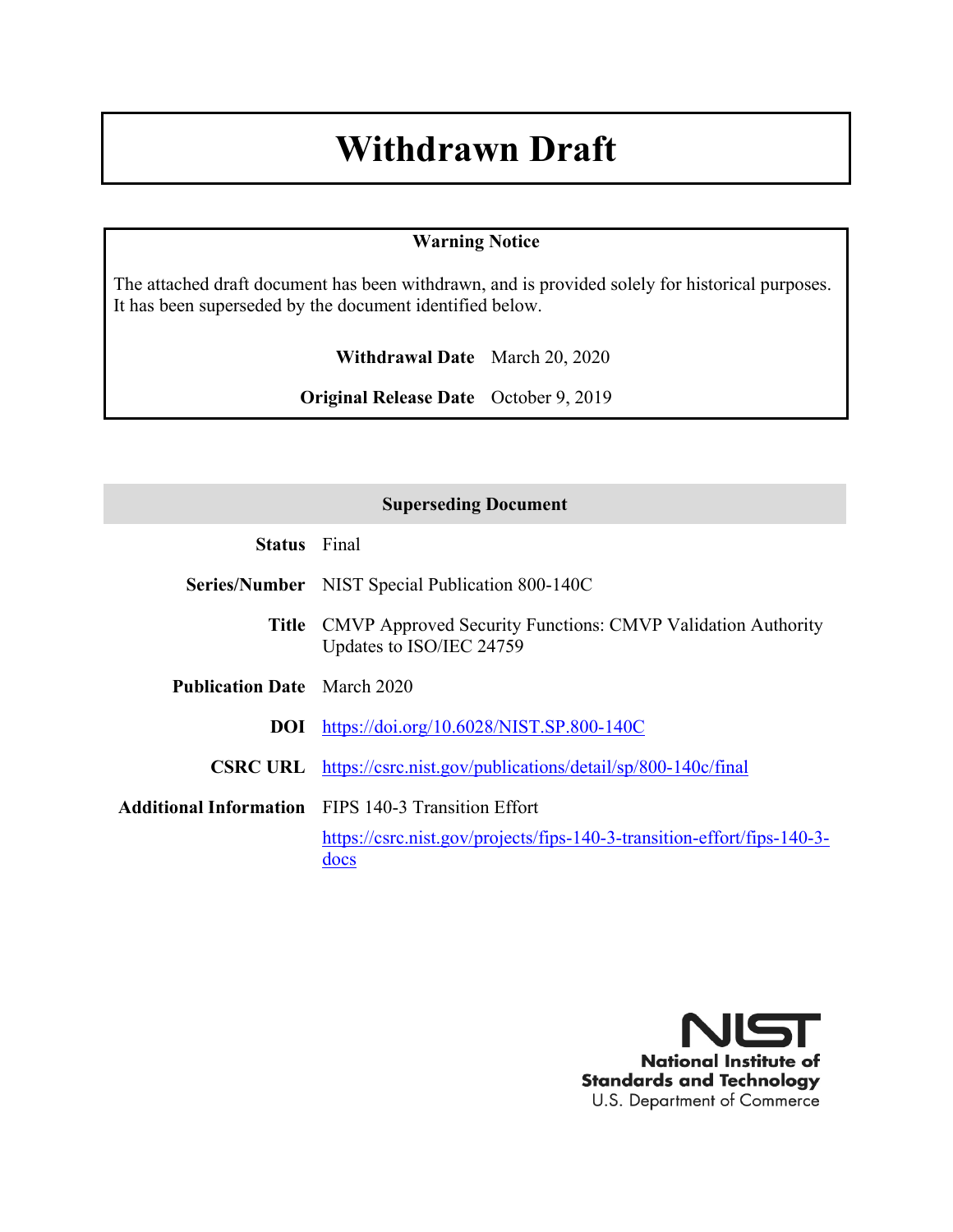| $\mathbf{1}$<br>$\overline{2}$ | <b>Draft NIST Special Publication 800-140C</b>                                                 |
|--------------------------------|------------------------------------------------------------------------------------------------|
| 3<br>$\overline{4}$            | <b>CMVP Approved Security Functions:</b><br>CMVP Validation Authority Updates to ISO/IEC 24759 |
| 5                              |                                                                                                |
| 6<br>7                         | Kim Schaffer                                                                                   |
| 8                              |                                                                                                |
| 9                              |                                                                                                |
| 10                             |                                                                                                |
| 11                             |                                                                                                |
| 12<br>13                       |                                                                                                |
| 14                             |                                                                                                |
| 15                             |                                                                                                |
| 16                             | FORMATION<br>SECURITY<br>N,                                                                    |
| $17\,$                         |                                                                                                |
| 18                             |                                                                                                |
| 19                             |                                                                                                |

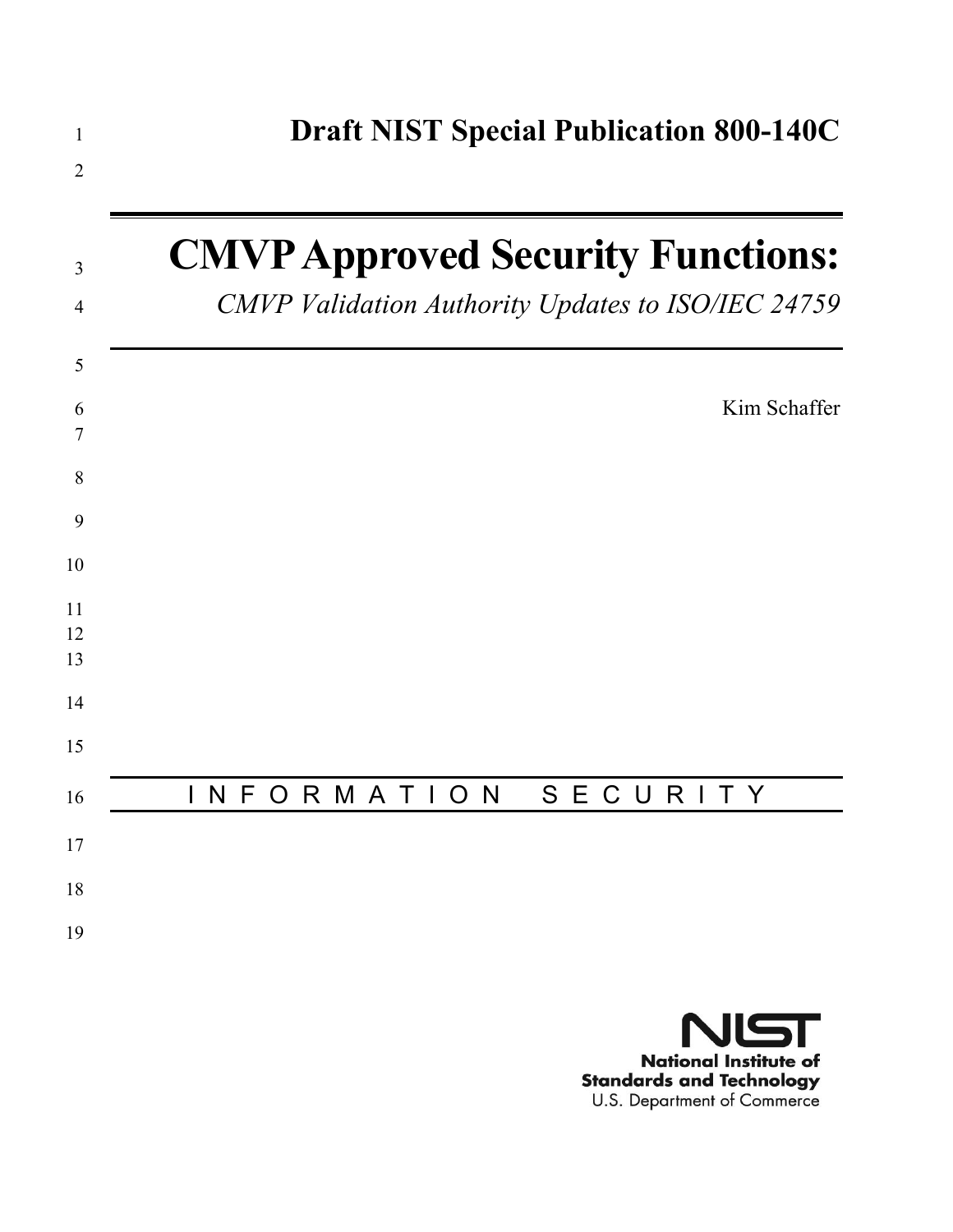| 20       | <b>Draft NIST Special Publication 800-140C</b>                               |
|----------|------------------------------------------------------------------------------|
| 21       |                                                                              |
|          | <b>CMVP Approved Security Functions:</b>                                     |
| 22       |                                                                              |
| 23       | CMVP Validation Authority Updates to ISO/IEC 24759                           |
| 24       |                                                                              |
| 25       | Kim Schaffer                                                                 |
| 26       | <b>Computer Security Division</b>                                            |
| 27       | Information Technology Laboratory                                            |
| 28       |                                                                              |
| 29       |                                                                              |
| 30       |                                                                              |
| 31       |                                                                              |
| 32       |                                                                              |
| 33       |                                                                              |
| 34       |                                                                              |
| 35       |                                                                              |
| 36<br>37 |                                                                              |
| 38       |                                                                              |
| 39       |                                                                              |
| 40       | October 2019                                                                 |
| 41       |                                                                              |
| 42       |                                                                              |
|          |                                                                              |
|          | SPRIMENT OF COMMISSION<br>$\star$<br>CANALO<br>STATES OF AMERICA             |
| 43       |                                                                              |
| 44       |                                                                              |
| 45<br>46 | U.S. Department of Commerce                                                  |
| 47       | Wilbur L. Ross, Jr., Secretary                                               |
| 48<br>49 | National Institute of Standards and Technology                               |
| 50       | Walter Copan, NIST Director and Under Secretary for Standards and Technology |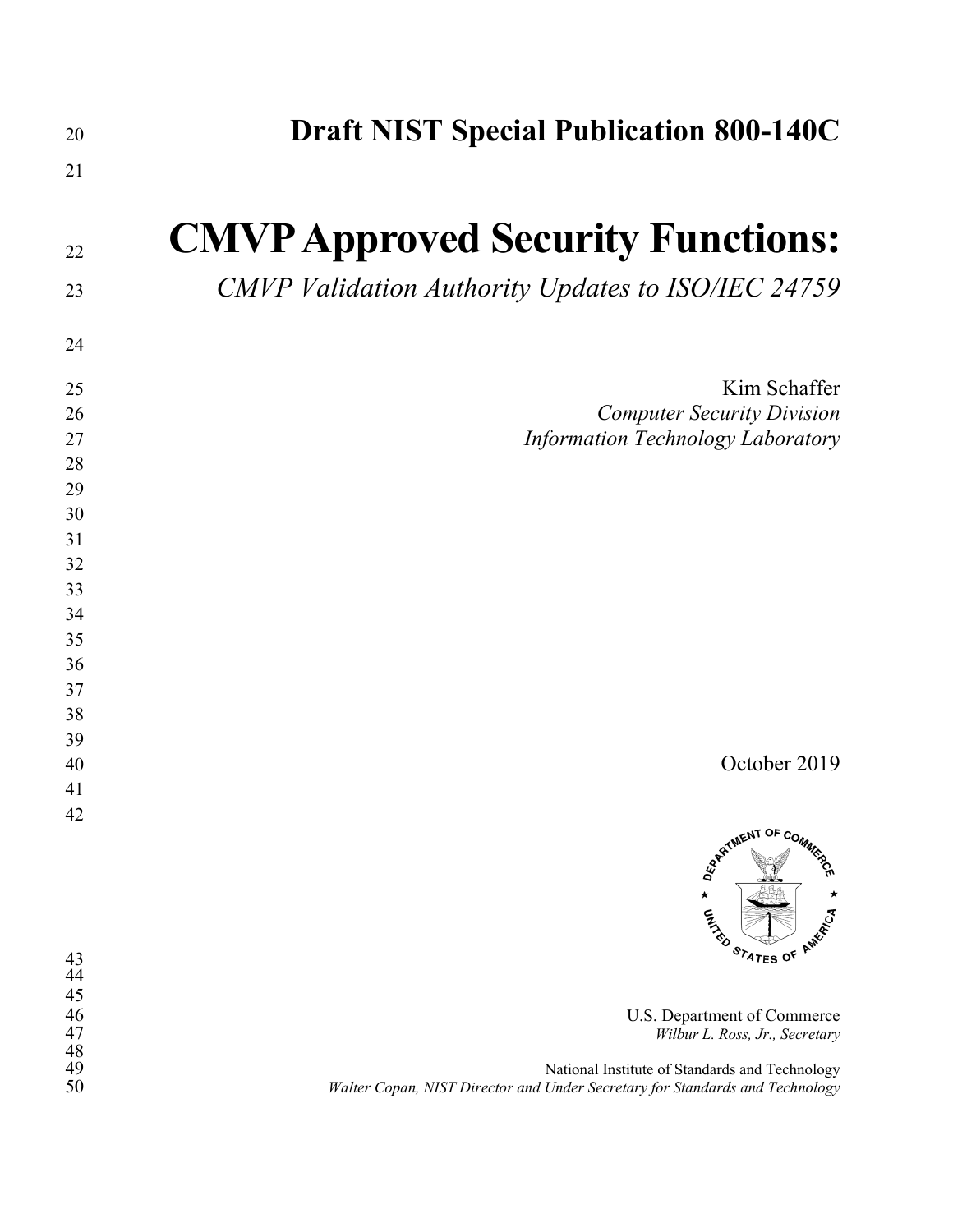#### 51 **Authority**

52 This publication has been developed by NIST in accordance with its statutory responsibilities under the<br>53 Federal Information Security Modernization Act (FISMA) of 2014, 44 U.S.C. § 3551 *et seq.*, Public Law 53 Federal Information Security Modernization Act (FISMA) of 2014, 44 U.S.C. § 3551 *et seq.*, Public Law 54 (P.L.) 113-283. NIST is responsible for developing information security standards and guidelines, including

55 minimum requirements for federal information systems, but such standards and guidelines shall not apply 56 to national security systems without the express approval of appropriate federal officials exercising policy

57 authority over such systems. This guideline is consistent with the requirements of the Office of Management

58 and Budget (OMB) Circular A-130.

59 Nothing in this publication should be taken to contradict the standards and guidelines made mandatory and<br>60 binding on federal agencies by the Secretary of Commerce under statutory authority. Nor should these binding on federal agencies by the Secretary of Commerce under statutory authority. Nor should these guidelines be interpreted as altering or superseding the existing authorities of the Secretary of Commerce, Director of the OMB, or any other federal official. This publication may be used by nongovernmental organizations on a voluntary basis and is not subject to copyright in the United States. Attribution would, however, be appreciated by NIST.

| 65         | National Institute of Standards and Technology Special Publication 800-140C |
|------------|-----------------------------------------------------------------------------|
| $\epsilon$ |                                                                             |

66 Natl. Inst. Stand. Technol. Spec. Publ. 800-140C, 12 pages (October 2019)

68

69 Certain commercial entities, equipment, or materials may be identified in this document in order to describe an experimental procedure or concept adequately. Such identification is not intended to imply recommendation o 20 experimental procedure or concept adequately. Such identification is not intended to imply recommendation or endorsement by NIST, nor is it intended to imply that the entities, materials, or equipment are necessarily th endorsement by NIST, nor is it intended to imply that the entities, materials, or equipment are necessarily the best available for the purpose.

CODEN: NSPUE2

There may be references in this publication to other publications currently under development by NIST in accordance with its assigned statutory responsibilities. The information in this publication, including concepts and with its assigned statutory responsibilities. The information in this publication, including concepts and methodologies, 75 may be used by federal agencies even before the completion of such companion publications. Thus, until each publication is completed, current requirements, guidelines, and procedures, where they exist, remain operative. 76 publication is completed, current requirements, guidelines, and procedures, where they exist, remain operative. For planning and transition purposes, federal agencies may wish to closely follow the development of these 77 planning and transition purposes, federal agencies may wish to closely follow the development of these new publications by NIST.

79 Organizations are encouraged to review all draft publications during public comment periods and provide feedback to 80 NIST. Many NIST cybersecurity publications, other than the ones noted above, are available at 80 NIST. Many NIST cybersecurity publications, other than the ones noted above, are available at 81 https://csrc.nist.gov/publications. [https://csrc.nist.gov/publications.](https://csrc.nist.gov/publications)

| 82 |                                                                                  |
|----|----------------------------------------------------------------------------------|
| 83 | Public comment period: October 9, 2019 through December 9, 2019                  |
| 84 | National Institute of Standards and Technology                                   |
| 85 | Attn: Computer Security Division, Information Technology Laboratory              |
| 86 | 100 Bureau Drive (Mail Stop 8930) Gaithersburg, MD 20899-8930                    |
| 87 | Email: sp800-140-comments@nist.gov                                               |
| 88 | All comments are subject to release under the Freedom of Information Act (FOIA). |
| 89 |                                                                                  |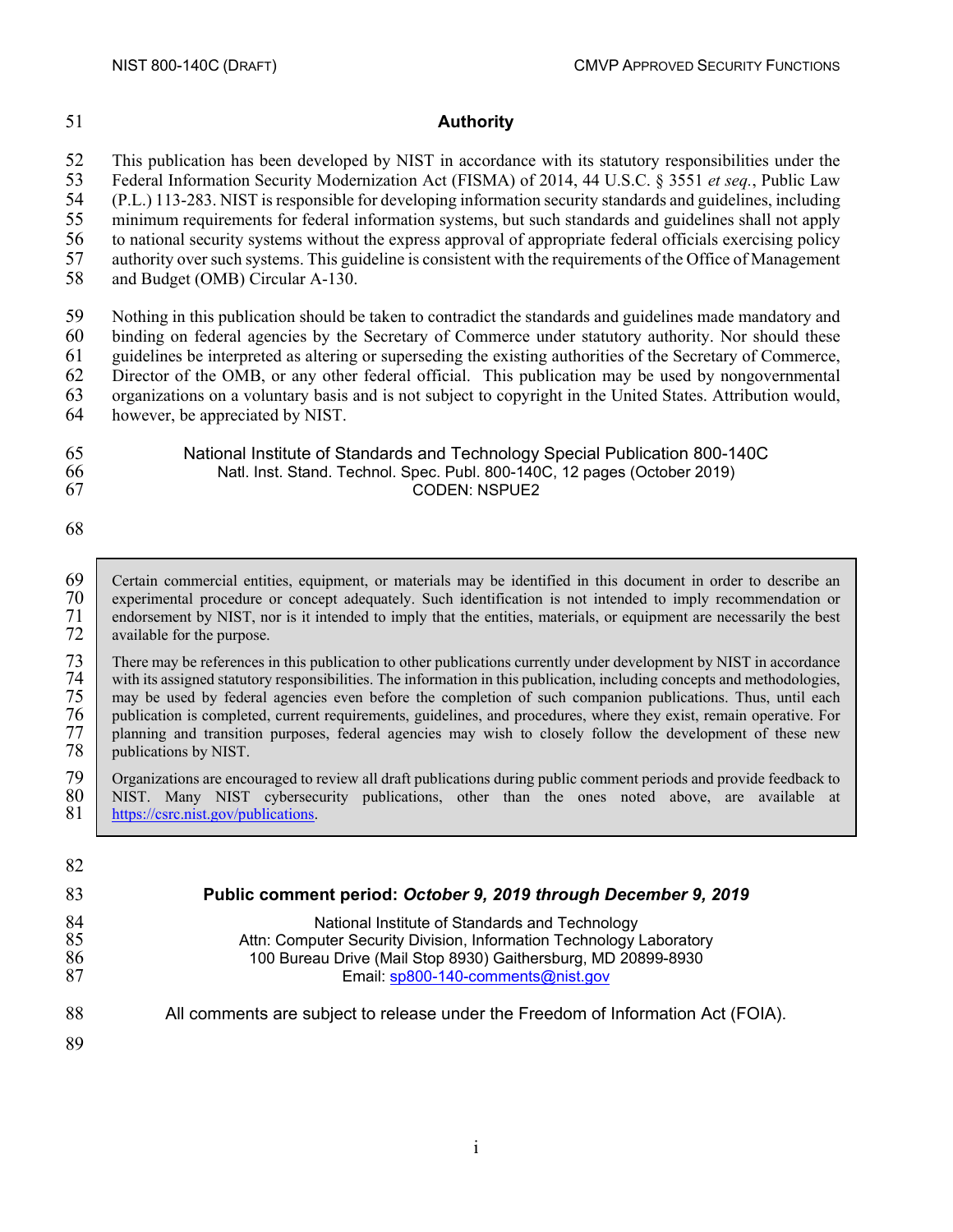# **Reports on Computer Systems Technology**

 The Information Technology Laboratory (ITL) at the National Institute of Standards and Technology (NIST) promotes the U.S. economy and public welfare by providing technical leadership for the Nation's measurement and standards infrastructure. ITL develops tests, test methods, reference data, proof of concept implementations, and technical analyses to advance the development and productive use of information technology. ITL's responsibilities include the development of management, administrative, technical, and physical standards and guidelines for the cost-effective security and privacy of other than national security-related information in federal information systems. The Special Publication 800-series reports on ITL's research, guidelines, and outreach efforts in information system security, and its collaborative activities with industry, government, and academic organizations.

#### **Abstract**

NIST Special Publication (SP) 800-140C replaces the approved security functions of ISO/IEC

19790 Annex C. As a validation authority, the Cryptographic Module Validation Program

(CMVP) may supersede this Annex in its entirety. This document supersedes ISO/IEC 19790

Annex C and ISO/IEC 24759 6.15.

## **Keywords**

- Cryptographic Module Validation Program; CMVP; FIPS 140 testing; FIPS 140; ISO/IEC
- 19790; ISO/IEC 2759; testing requirement; vendor evidence; vendor documentation; security policy.
- 

### **Audience**

This document is focused toward the vendors, testing labs, and CMVP for the purpose of

addressing issues in cryptographic module testing.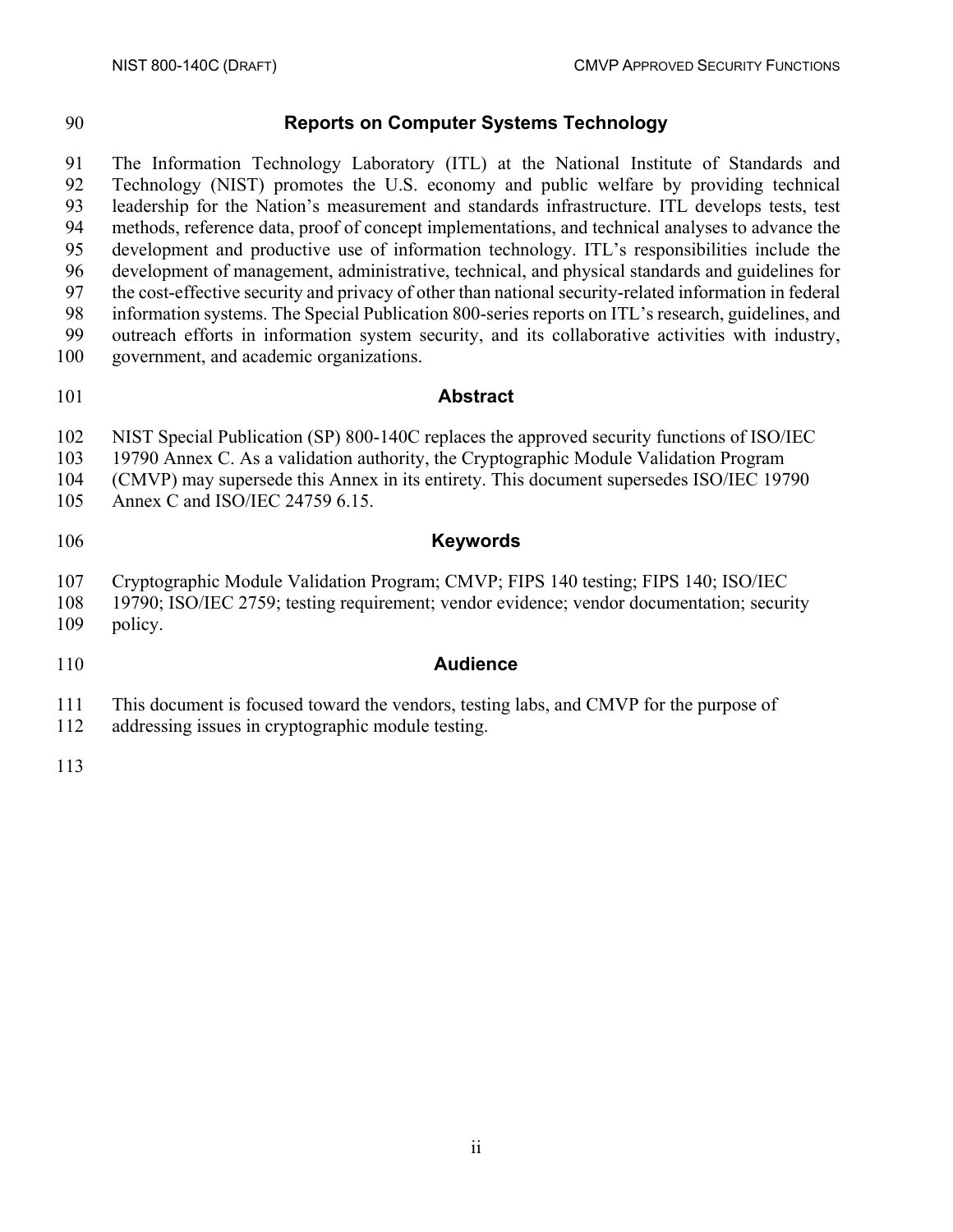| 114 |              | <b>Table of Contents</b>                                    |  |
|-----|--------------|-------------------------------------------------------------|--|
| 115 | 1            |                                                             |  |
| 116 | $\mathbf{2}$ |                                                             |  |
| 117 | 3            |                                                             |  |
| 118 | 4            |                                                             |  |
| 119 | 5            |                                                             |  |
| 120 |              | 5.1                                                         |  |
| 121 |              | 5.2                                                         |  |
| 122 | 6            |                                                             |  |
| 123 |              | 6.1                                                         |  |
| 124 |              | 6.2                                                         |  |
| 125 |              | 621                                                         |  |
| 126 |              | 6.2.2 Symmetric Key Encryption and Decryption (AES, TDEA) 3 |  |
| 127 |              | 6.2.3                                                       |  |
| 128 |              |                                                             |  |
| 129 |              |                                                             |  |
| 130 |              | 6.2.6                                                       |  |
| 131 |              |                                                             |  |
| 132 |              |                                                             |  |

133

 $\overline{\text{iii}}$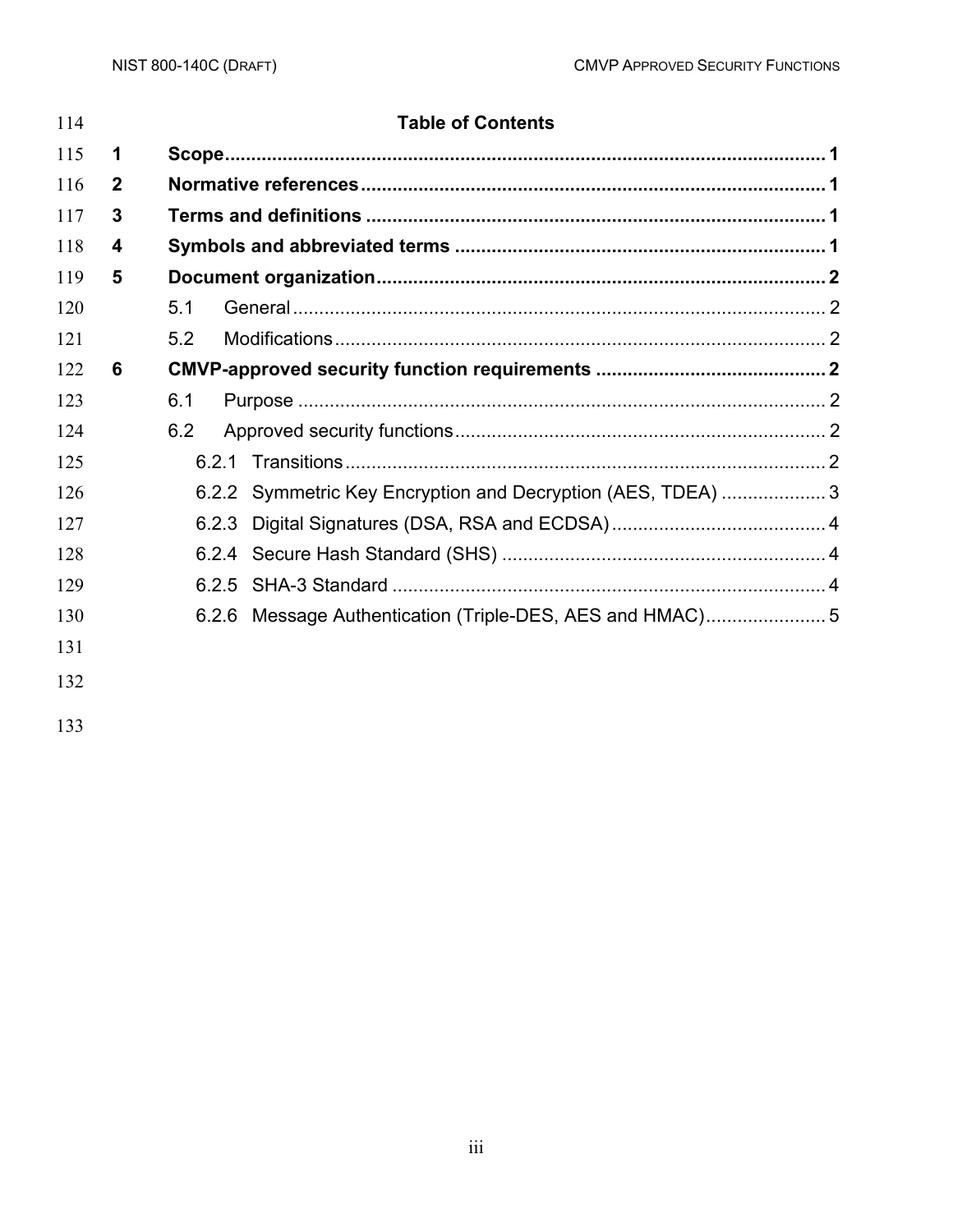### <span id="page-6-0"></span>**1 Scope**

This document specifies the Cryptographic Module Validation Program (CMVP) modifications

of the methods to be used by a Cryptographic and Security Testing Laboratory (CSTL) to

- demonstrate conformance. This document also specifies the modification of methods for
- evidence that a vendor or testing laboratory provides to demonstrate conformity. The approved
- security functions specified in this document supersede those specified in ISO/IEC 19790 Annex C and ISO/IEC 24759 paragraph 6.15.

# <span id="page-6-1"></span>**2 Normative references**

- This section identifies additional references to the normative references cited in ISO/IEC 19270
- and ISO/IEC 24759. For dated references (e.g., ISO/IEC 19790:2012/Cor.1:*2015*(E)), only the
- edition cited applies. For undated references (e.g., ISO/IEC 19790), the latest edition of the
- referenced document (including any amendments) applies.
- National Institute of Standards and Technology (2019) *Security Requirements for*
- *Cryptographic Modules*. (U.S. Department of Commerce, Washington, DC), Federal
- Information Processing Standards Publication (FIPS) 140-3.
- <https://doi.org/10.6028/NIST.FIPS.140-3>

# <span id="page-6-2"></span>**3 Terms and definitions**

- The following terms and definitions supersede or are in addition to ISO/IEC 19790:
- *None at this time*

# <span id="page-6-3"></span>**4 Symbols and abbreviated terms**

- The following symbols and abbreviated terms supersede or are in addition to ISO/IEC 19790
- throughout this document:

| 156 | CCCS         | Canadian Centre for Cyber Security                        |
|-----|--------------|-----------------------------------------------------------|
| 157 | <b>CMVP</b>  | Cryptographic Module Validation Program                   |
| 158 | CSD          | <b>Computer Security Division</b>                         |
| 159 | <b>CSTL</b>  | Cryptographic and Security Testing Laboratory             |
| 160 | <b>FIPS</b>  | <b>Federal Information Processing Standard</b>            |
| 161 | <b>FISMA</b> | Federal Information Security Management/Modernization Act |
| 162 | <b>NIST</b>  | National Institute of Standards and Technology            |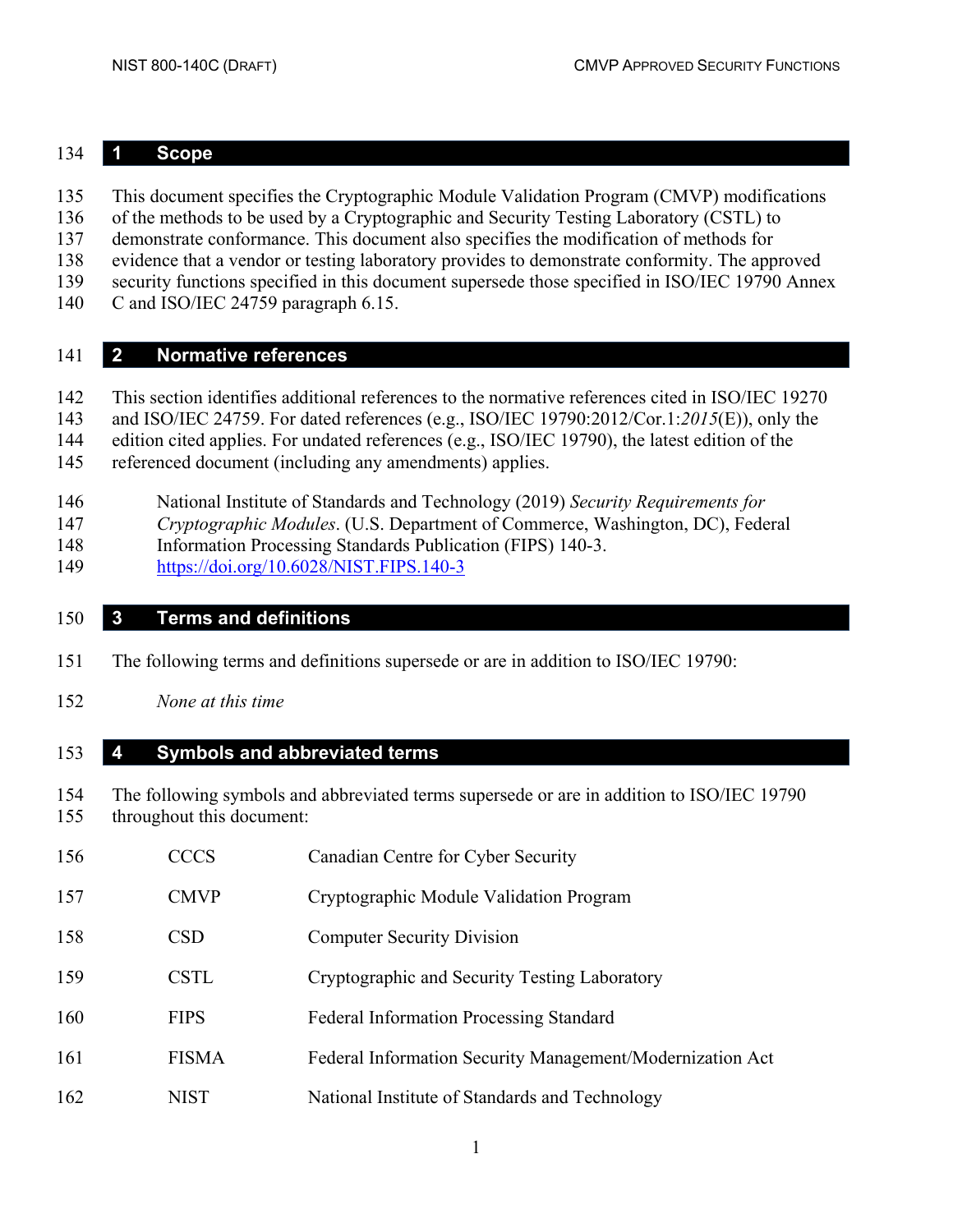SP 800-XXX NIST Special Publication 800 series document 164 TE Test Evidence VE Vendor Evidence

#### <span id="page-7-0"></span>**5 Document organization**

#### <span id="page-7-1"></span>**5.1 General**

- Section 6 of this document replaces the approved security functions requirements of ISO/IEC 19790 Annex C and ISO/IEC 24759 paragraph 6.15.
- <span id="page-7-2"></span>**5.2 Modifications**
- Modifications will follow a similar format to that used in ISO/IEC 24759. For additions to test

requirements, new Test Evidence (TEs) or Vendor Evidence (VEs) will be listed by increasing

the "sequence\_number." Modifications can include a combination of additions using underline

174 and deletions using strikethrough. If no changes are required, the paragraph will indicate "No

175 change."

#### <span id="page-7-3"></span>**6 CMVP-approved security function requirements**

#### <span id="page-7-4"></span>**6.1 Purpose**

- This document identifies CMVP-approved security functions. It supersedes security functions
- 179 identified in ISO/IEC 19790 and ISO/IEC 24759.

#### <span id="page-7-5"></span>**6.2 Approved security functions**

- The categories include transitions, symmetric key encryption and decryption, digital signatures,
- message authentication, and hashing.

#### <span id="page-7-6"></span>**6.2.1 Transitions**

- Barker EB, Roginsky AL (2019) *Transitioning the Use of Cryptographic Algorithms and Key Lengths.* (National Institute of Standards and Technology, Gaithersburg, MD), NIST Special Publication (SP) 800-131A, Rev. 2.<https://doi.org/10.6028/NIST.SP.800-131Ar2>
- 
- 187 Relevant Sections: 1, 2, 3, 9 and 10.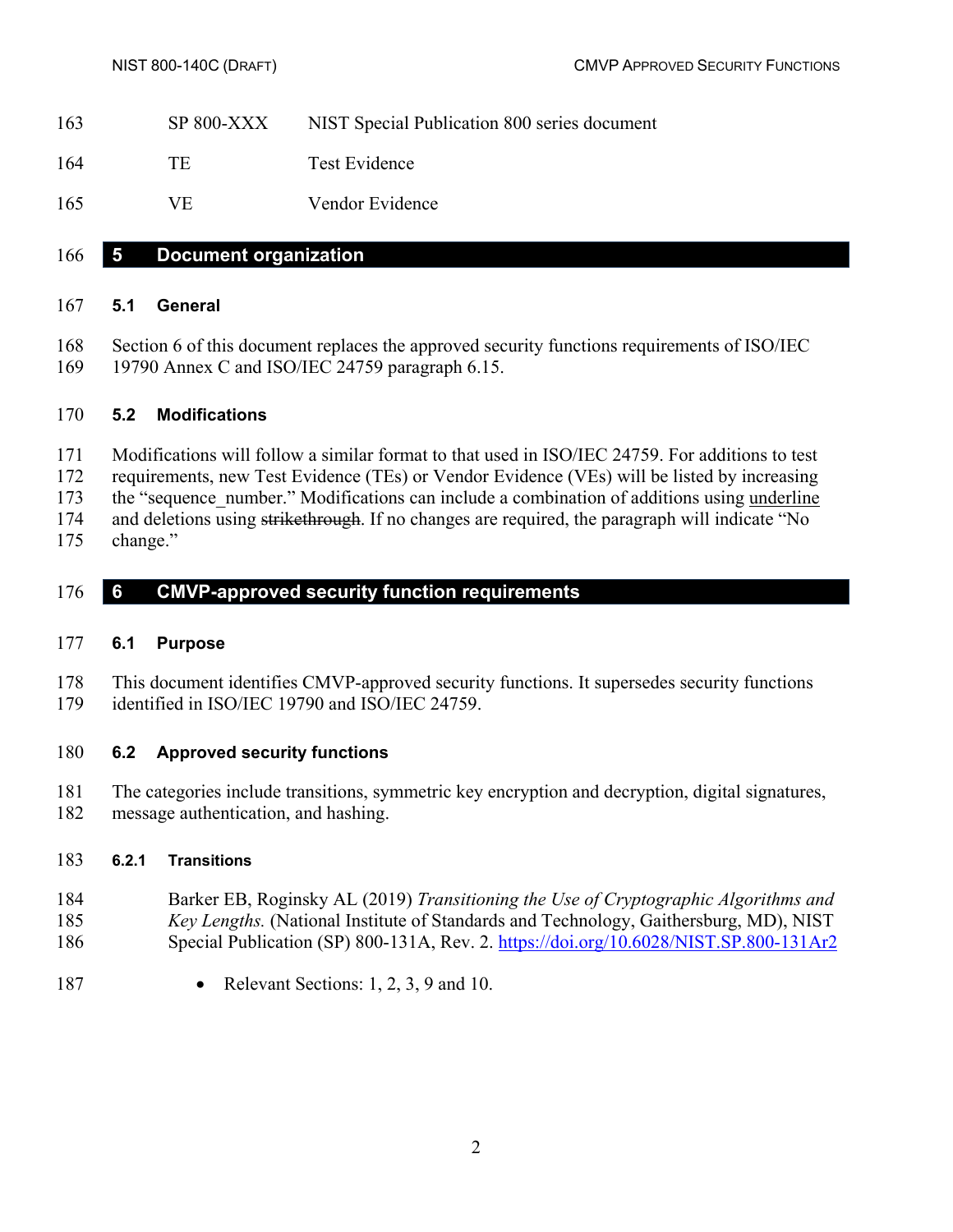- <span id="page-8-0"></span>**6.2.2 Symmetric Key Encryption and Decryption (AES, TDEA)**
- *6.2.2.1 Advanced Encryption Standard (AES)*
- National Institute of Standards and Technology (2001) *Advanced Encryption Standard (AES)*. (U.S. Department of Commerce, Washington, DC), Federal Information
- Processing Standards Publication (FIPS) 197.<https://doi.org/10.6028/NIST.FIPS.197>
- Dworkin MJ (2001) *Recommendation for Block Cipher Modes of Operation: Methods and Techniques*. (National Institute of Standards and Technology, Gaithersburg, MD), NIST Special Publication (SP) 800-38A.<https://doi.org/10.6028/NIST.SP.800-38A>
- Dworkin MJ (2010) *Recommendation for Block Cipher Modes of Operation: Three Variants of Ciphertext Stealing for CBC Mode.* (National Institute of Standards and Technology, Gaithersburg, MD), NIST Special Publication (SP) 800-38A, Addendum. <https://doi.org/10.6028/NIST.SP.800-38A-Add>
- Dworkin MJ (2004) *Recommendation for Block Cipher Modes of Operation: the CCM Mode for Authentication and Confidentiality.* (National Institute of Standards and Technology, Gaithersburg, MD), NIST Special Publication (SP) 800-38C, Includes updates as of July 20, 2007.<https://doi.org/10.6028/NIST.SP.800-38C>
- Dworkin MJ (2007) *Recommendation for Block Cipher Modes of Operation: Galois/Counter Mode (GCM) and GMAC.* (National Institute of Standards and Technology, Gaithersburg, MD), NIST Special Publication (SP) 800-38D. <https://doi.org/10.6028/NIST.SP.800-38D>
- Dworkin MJ (2010) *Recommendation for Block Cipher Modes of Operation: The XTS- AES Mode for Confidentiality on Storage Devices.* (National Institute of Standards and Technology, Gaithersburg, MD), NIST Special Publication (SP) 800-38E. <https://doi.org/10.6028/NIST.SP.800-38E>
- Dworkin MJ (2012) *Recommendation for Block Cipher Modes of Operation: Methods for Key Wrapping.* (National Institute of Standards and Technology, Gaithersburg, MD), NIST Special Publication (SP) 800-38F.<https://doi.org/10.6028/NIST.SP.800-38F>
- IEEE Standards Association (2013) *IEEE 802.1AEbw-2013 IEEE Standard for Local and metropolitan area networks—Media Access Control (MAC) Security Amendment 2: Extended Packet Numbering* (IEEE, Piscataway, NJ). Available at [https://standards.ieee.org/standard/802\\_1AEbw-2013.html](https://standards.ieee.org/standard/802_1AEbw-2013.html)
- Dworkin MJ (2016) *Recommendation for Block Cipher Modes of Operation: Methods for Format-Preserving Encryption.* (National Institute of Standards and Technology,
- Gaithersburg, MD), NIST Special Publication (SP) 800-38G.
- <https://doi.org/10.6028/NIST.SP.800-38G>
-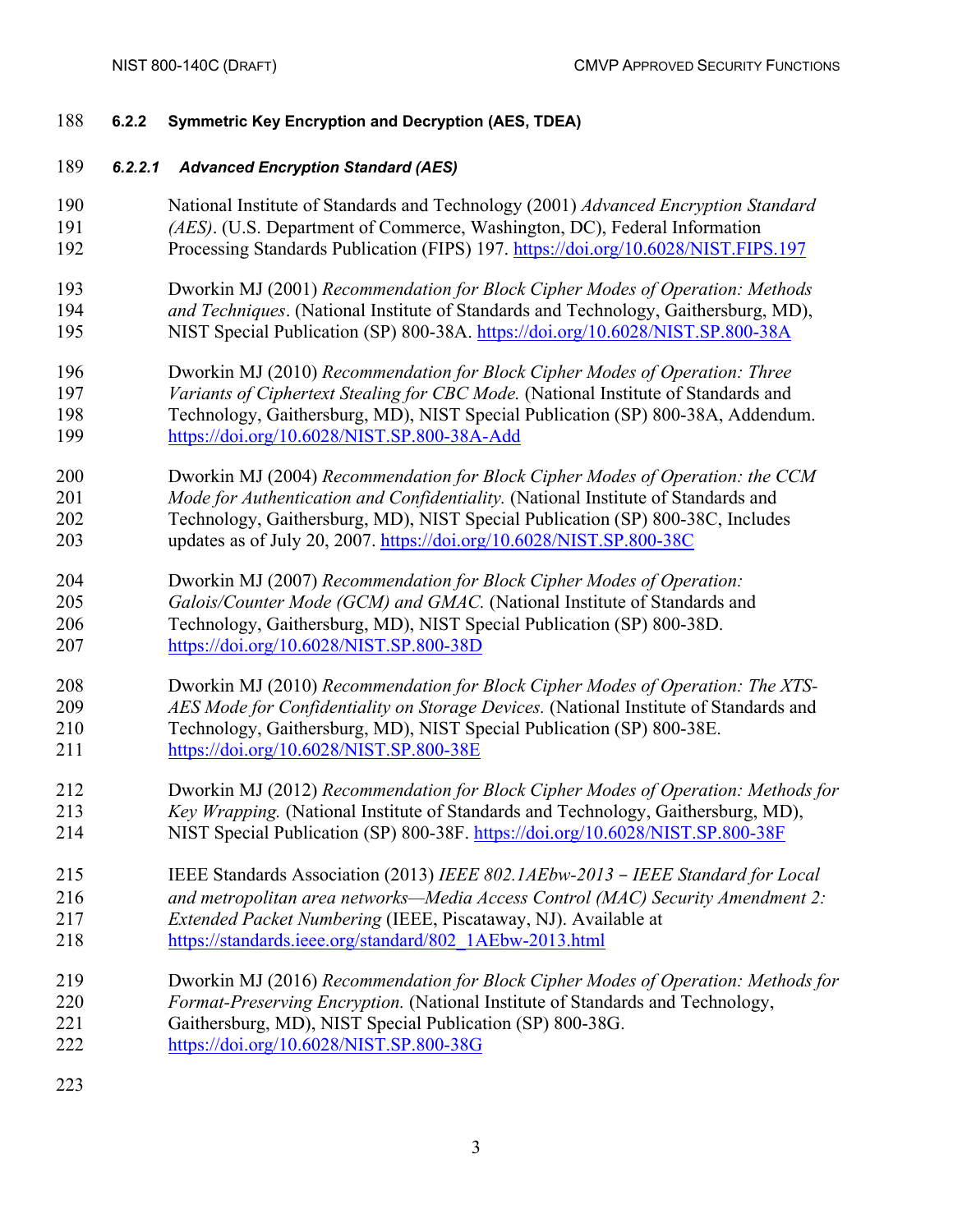# *6.2.2.2 Triple-DES Encryption Algorithm (TDEA)*

 Barker EB, Mouha N (2017) *Recommendation for the Triple Data Encryption Algorithm (TDEA) Block Cipher.* (National Institute of Standards and Technology, Gaithersburg, MD), NIST Special Publication (SP) 800-67, Rev. 2. <https://doi.org/10.6028/NIST.SP.800-67r2>

#### Dworkin MJ (2001) *Recommendation for Block Cipher Modes of Operation: Methods and Techniques.* (National Institute of Standards and Technology, Gaithersburg, MD), NIST Special Publication (SP) 800-38A.<https://doi.org/10.6028/NIST.SP.800-38A>

- 232 Appendix E references modes of the Triple-DES algorithm.
- Dworkin MJ (2012) *Recommendation for Block Cipher Modes of Operation: Methods for Key Wrapping.* (National Institute of Standards and Technology, Gaithersburg, MD), NIST Special Publication (SP) 800-38F.<https://doi.org/10.6028/NIST.SP.800-38F>

## *6.2.2.3 NOTE*

The use of SKIPJACK is approved for decryption only. The SKIPJACK algorithm has been

- documented in Federal Information Processing Standards Publication (FIPS) 185. This
- publication is obsolete and has been withdrawn.
- <span id="page-9-0"></span>**6.2.3 Digital Signatures (DSA, RSA and ECDSA)**

# *6.2.3.1 Digital Signature Standard (DSS)*

- National Institute of Standards and Technology (2013) *Digital Signature Standard (DSS).*  (U.S. Department of Commerce, Washington, DC), Federal Information Processing 244 Standards Publication (FIPS) 186-4.<https://doi.org/10.6028/NIST.FIPS.186-4>
- <span id="page-9-1"></span>**6.2.4 Secure Hash Standard (SHS)**

#### *6.2.4.1 Secure Hash Standard (SHS) (SHA-1, SHA-224, SHA-256, SHA-384, SHA-512, SHA-512/224, and SHA-512/256)*

- National Institute of Standards and Technology (2015) *Secure Hash Standard (SHS).*  (U.S. Department of Commerce, Washington, DC), Federal Information Processing Standards Publication (FIPS) 180-4.<https://doi.org/10.6028/NIST.FIPS.180-4>
- <span id="page-9-2"></span>**6.2.5 SHA-3 Standard**

# *6.2.5.1 SHA-3 Hash Algorithms (SHA3-224, SHA3-256, SHA3-384, SHA3-512)*

 National Institute of Standards and Technology (2015) *SHA-3 Standard: Permutation-Based Hash and Extendable-Output Functions.* (U.S. Department of Commerce,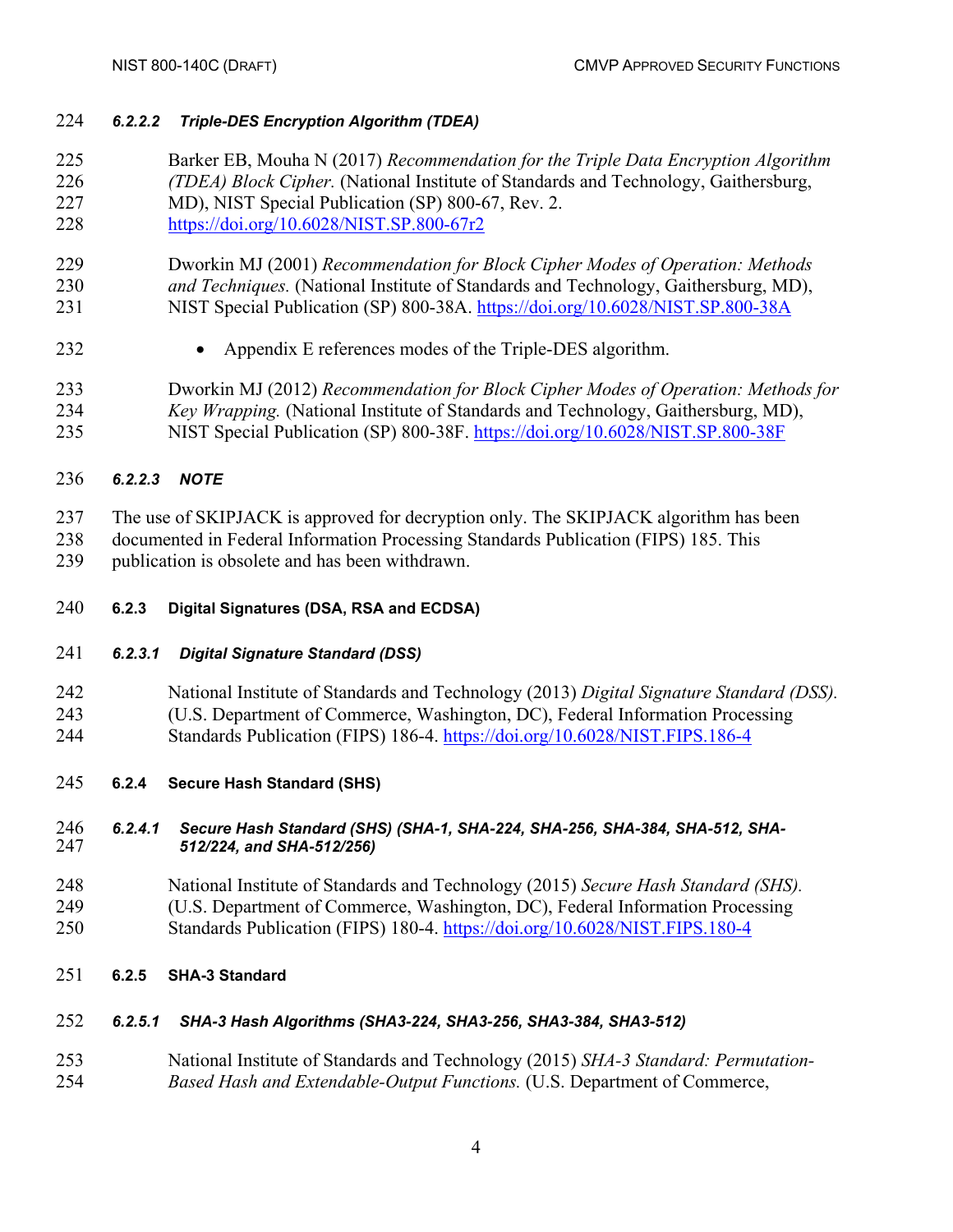Washington, DC), Federal Information Processing Standards Publication (FIPS) 202. <https://doi.org/10.6028/NIST.FIPS.202>

#### *6.2.5.2 SHA-3 Extendable-Output Functions (XOF) (SHAKE128, SHAKE256)*

- National Institute of Standards and Technology (2015) *SHA-3 Standard: Permutation-*
- *Based Hash and Extendable-Output Functions.* (U.S. Department of Commerce,
- Washington, DC), Federal Information Processing Standards Publication (FIPS) 202.
- <https://doi.org/10.6028/NIST.FIPS.202>

### *6.2.5.3 SHA-3 Derived Functions: cSHAKE, KMAC, TupleHash, and ParallelHash*

- Kelsey JM, Chang S-jH, Perlner RA (2016) *SHA-3 Derived Functions: cSHAKE, KMAC, TupleHash, and ParallelHash.* (National Institute of Standards and Technology, Gaithersburg, MD), NIST Special Publication (SP) 800-185.
- <https://doi.org/10.6028/NIST.SP.800-185>

### <span id="page-10-0"></span>**6.2.6 Message Authentication (Triple-DES, AES and HMAC)**

### *6.2.6.1 Triple-DES*

- National Bureau of Standards (1985) *Computer Data Automation*. (U.S. Department of Commerce, Washington, DC), Federal Information Processing Standards Publication (FIPS) 113.
- This standard was withdrawn by NIST on September 1, 2008. Until December 31, 2017, the CMVP accepted the new submissions with the claims of vendor affirmation to this standard. The existing validations with the claim of Triple-DES MAC complying with FIPS 113 will remain in place.
- Dworkin MJ (2005) *Recommendation for Block Cipher Modes of Operation: The CMAC Mode for Authentication.* (National Institute of Standards and Technology, Gaithersburg, MD), NIST Special Publication (SP) 800-38B, Includes updates as of October 6, 2016. <https://doi.org/10.6028/NIST.SP.800-38B>

### *6.2.6.2 AES*

- Dworkin MJ (2005) *Recommendation for Block Cipher Modes of Operation: The CMAC Mode for Authentication.* (National Institute of Standards and Technology, Gaithersburg, MD), NIST Special Publication (SP) 800-38B, Includes updates as of October 6, 2016. <https://doi.org/10.6028/NIST.SP.800-38B>
- Dworkin MJ (2004) *Recommendation for Block Cipher Modes of Operation: The CCM Mode for Authentication and Confidentiality.* (National Institute of Standards and Technology, Gaithersburg, MD), NIST Special Publication (SP) 800-38C, Includes
- updates as of July 20, 2007.<https://doi.org/10.6028/NIST.SP.800-38C>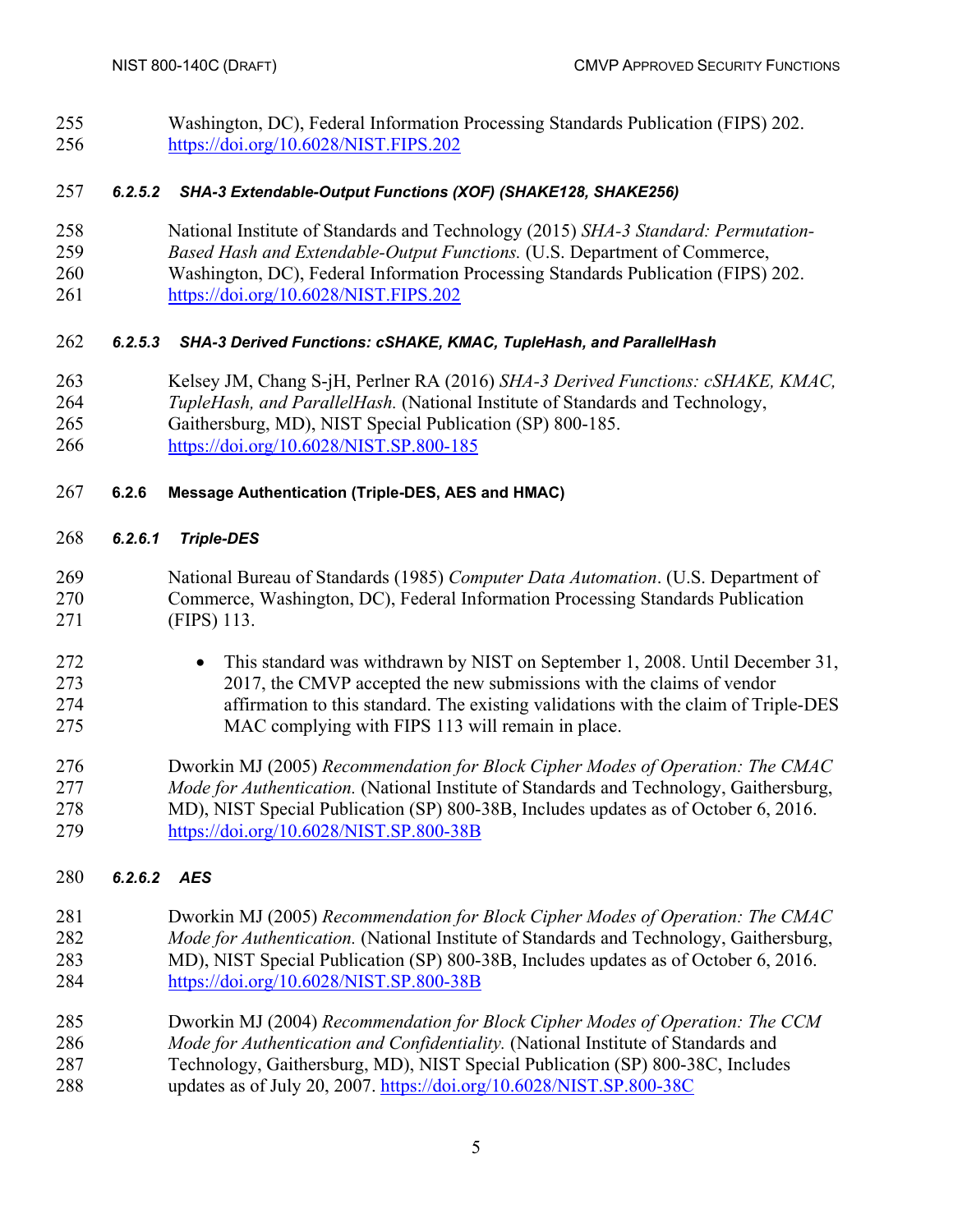- Dworkin MJ (2007) *Recommendation for Block Cipher Modes of Operation:*
- *Galois/Counter Mode (GCM) and GMAC.* (National Institute of Standards and
- Technology, Gaithersburg, MD), NIST Special Publication (SP) 800-38D.
- <https://doi.org/10.6028/NIST.SP.800-38D>

# *6.2.6.3 HMAC*

- National Institute of Standards and Technology (2008) *The Keyed-Hash Message Authentication Code (HMAC)*. (U.S. Department of Commerce, Washington, DC), Federal Information Processing Standards Publication (FIPS) 198-1.
- <https://doi.org/10.6028/NIST.FIPS.198-1>
- Dang QH (2012) *Recommendation for Applications Using Approved Hash Algorithms.*
- (National Institute of Standards and Technology, Gaithersburg, MD), NIST Special Publication (SP) 800-107, Rev. 1.<https://doi.org/10.6028/NIST.SP.800-107r1>
- Section 5.3